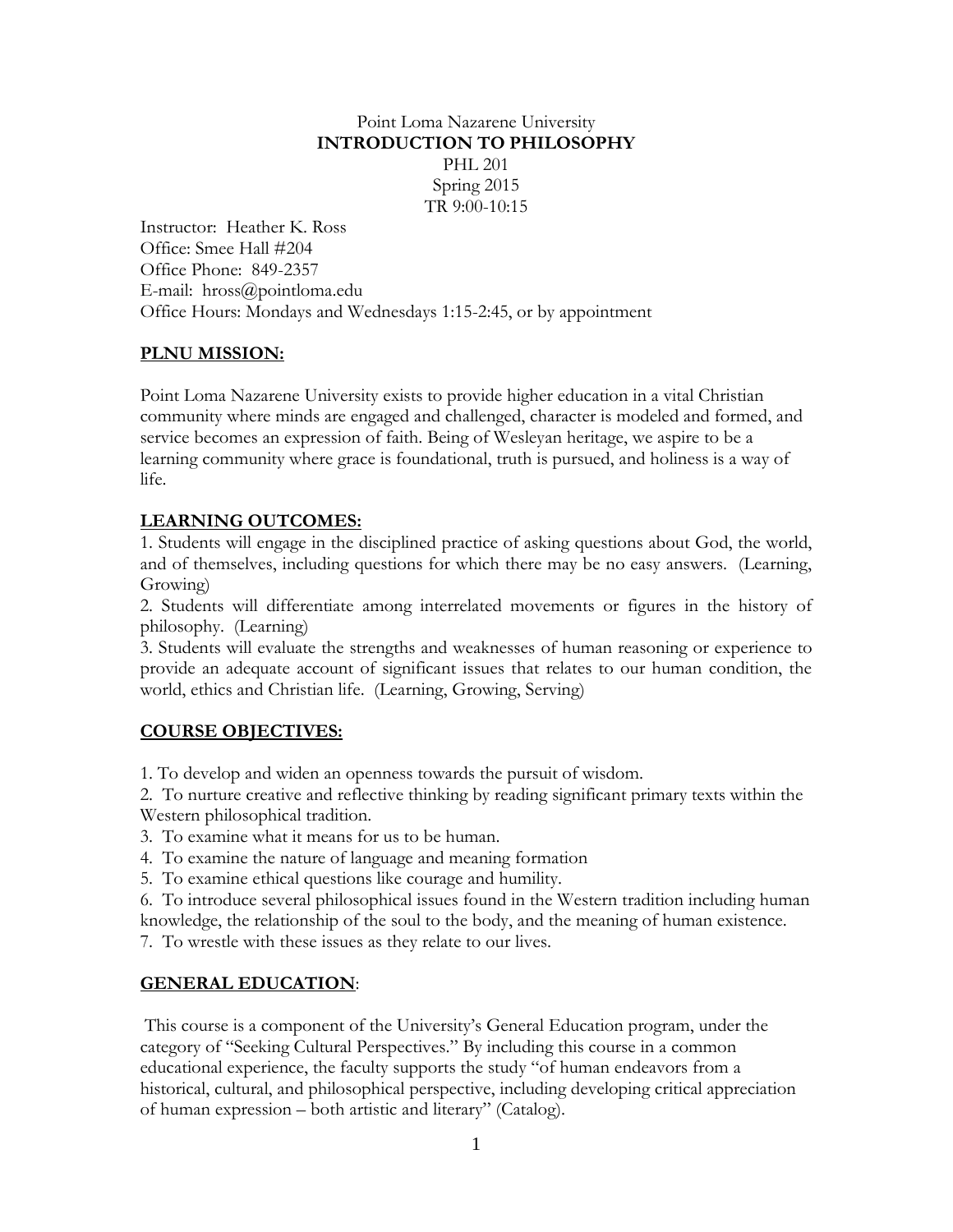# **ACADEMIC ACCOMMODATIONS:**

All students are expected to meet the minimum standards for this course as set forth by the instructor. Students with learning disabilities who may need accommodations should first discuss options and services with the Academic Support Center (ASC) during the first two weeks of the semester. The ASC, in turn, will contact professors with official notification and suggested classroom accommodations, as required by federal law. Approved documentation must be provided by the student and placed on file in the ASC prior to the beginning of the semester.

#### **INCLUSIVE LANGUAGE**:

The School of Theology and Christian Ministries is committed to the equality of women and men. Recognizing that people often use language in ways that imply the exclusion or inferiority of women, the School strongly urges students to join faculty and staff in avoiding any sexist language in public discourse, in classroom discussions and in writing.

# **TEXTBOOKS**:

- 1. Plato, *Five Dialogues* 0-87220-633-5
- 2. Aristotle, *Introductory Readings* 0-87220-339-5
- 3. René Descartes, *Meditations On First Philosophy* 0-87220-192-9
- 4. Friedrich Nietzsche, *Twilight of the Idols* 0-87220-354-9
- 5. Martin Heidegger, *Discourse on Thinking* 0-06-131459-5
- 6. Søren Kierkegaard, *Fear and Trembling* 0-140-44449-1

#### **PROCEDURE/REQUIREMENTS**:

1. We will be reading from some of the most significant **texts** in the history of Western thought. It is vitally important that you become acquainted with the primary material in order that you get a feel for not simply what the writer says, but how *he* makes you think. I want you to be thoughtful and critical of what each of the thinkers writes, as well as of what I say in class.

2. Regular and punctual **attendance** is required for the full benefit of this class. If you are late it is your responsibility to see me after class in order that your attendance may be recorded. Any three tardies will be recorded as one absence. Dialogue tends to spawn new ideas and creativity, so discussion will also be important. Therefore, *each* student will be expected to enter into class discussion. The extent to which this occurs, along with attendance will be considered in your final grade. *You cannot pass the class* if you miss more than nine sessions. See the catalogue.

3. There will be one 4 paged typed, double-spaced **essay** on Kierkegaard's *Fear and Trembling*. It will function as the final exam and is due final exam week (to be turned in by noon, Tuesday, Dec. 15th, in my box in Smee Hall –main campus). This will be explicative and formal (please follow guidelines given in the *M.L.A. Handbook, Chicago Manuel of Style* or any manual of style). I will discuss my expectations for this further in class. Plagiarism will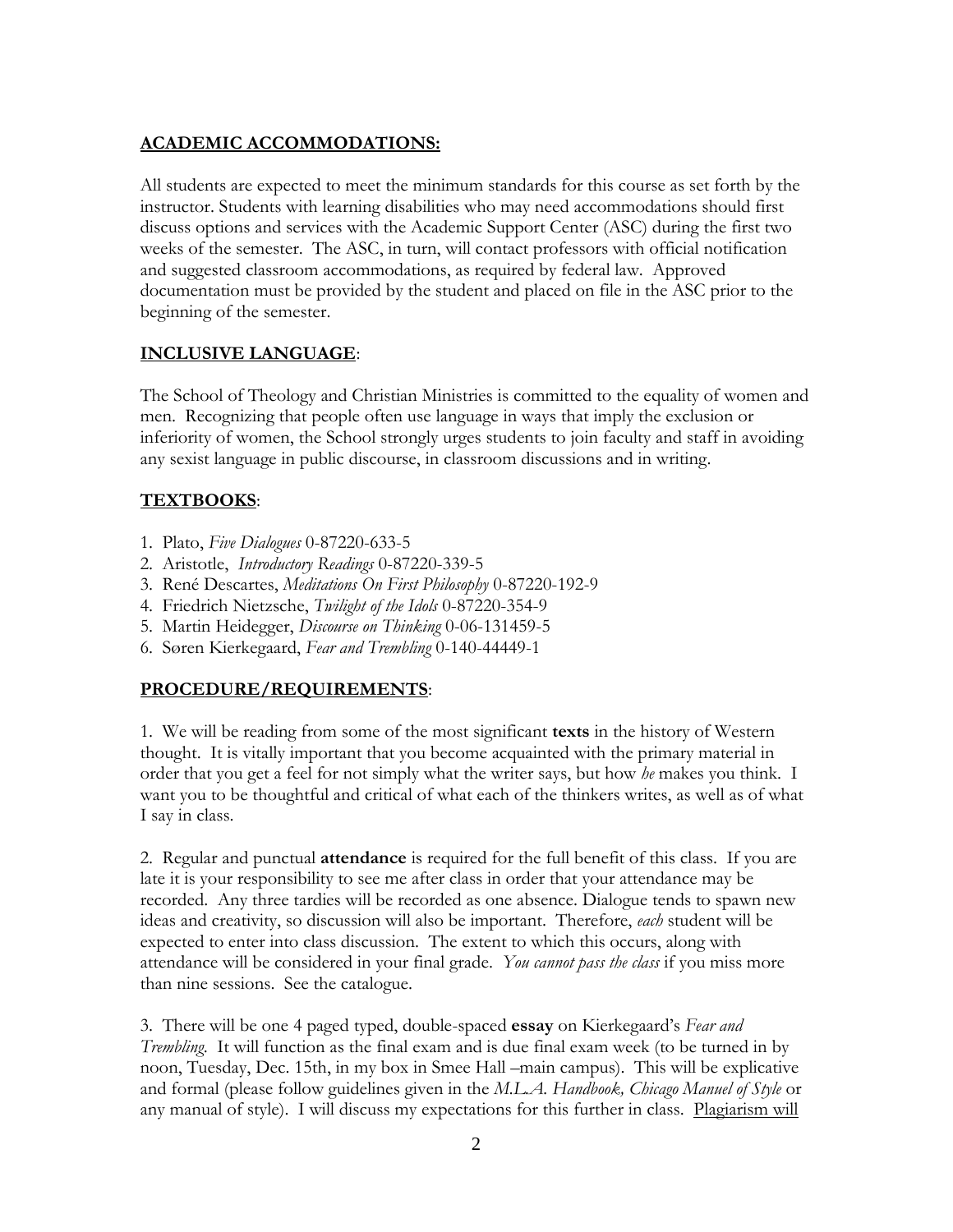not be tolerated and will result in either zero credit for the assignment and a full grade reduction for the class or failure of the course all together. Both will result in a letter to the Provost.

4. There will be three in-class **exams**. The primary nature of each of these will be essay format unless I indicate otherwise.

5. The **grades** are based on all of these mentioned assignments. All outside assignments are due at the beginning of class. I will accept no assignments late. I will give no make-up exams unless you have an excused absence (doctor's note required) AND have notified me in advance. All make-up exams must be taken with-in one week of the exam. Do not expect to be able to make-up the exam unless I have written or spoken this to you explicitly.

|                              | <b>CLASS PARTICIPATION/</b> |              |        |                      |
|------------------------------|-----------------------------|--------------|--------|----------------------|
| ATTENDANCE                   |                             |              |        | $2\%$ of final grade |
| SURVEYS/ASSIGNMENTS          |                             |              | $3\%$  |                      |
| <b>APOLOGY EXAM</b>          |                             |              | $22\%$ |                      |
| <b>ANCIENT GREEK EXAM</b>    |                             |              | 25%    |                      |
| DESCARTES/NIETZSCHE          |                             |              |        |                      |
| <b>EXAM</b>                  |                             |              | 20%    |                      |
| <b>HEIDEGGER REFLECTION</b>  |                             |              | $3\%$  |                      |
| FEAR AND TREMBLING ESSAY 25% |                             |              |        |                      |
| TOTAL                        |                             |              | 100%   |                      |
|                              |                             |              |        |                      |
| 100-94% A                    |                             | 79-77% C+    |        | $63-60\%$ D-         |
| 93-90% A-                    |                             | 76-74% C     |        | $59-0%$ F            |
| $89-87\%$ B+                 |                             | $73-70\%$ C- |        |                      |
| $86-84\%$ B                  |                             | $69-67\%$ D+ |        |                      |
| 83-80% B-                    |                             | $66-64\%$ D  |        |                      |

**SCHEDULE**: A Guideline for the Semester

- 9/3 Introduction to the Course
- 9/8 **Apology discussion questions due**
- 9/8-9/15 *Apology* 9/17 **Apology Exam** 9/22 Plato – ½ *Crito* 9/24 Plato – last ½ *Crito*
- 9/29 Plato ½ *Meno*
- 10/1 Plato –last ½ *Meno*
- 10/6 Aristotle pp. 64-86
- 10/8 Aristotle pp. 86-95
- 10/13 **Attend Wiley Lecture** Crill Hall
- 10/15 Aristotle pp.180-194 **Wiley response due**
- 10/20 Aristotle

#### 10/22 **Plato/Aristotle Exam**

- 10/27 Anselm, etc.
- 10/29 Descartes –first 1/3 of The *Meditations*
- 11/3 Descartes -2 nd 1/3 of The *Meditations*